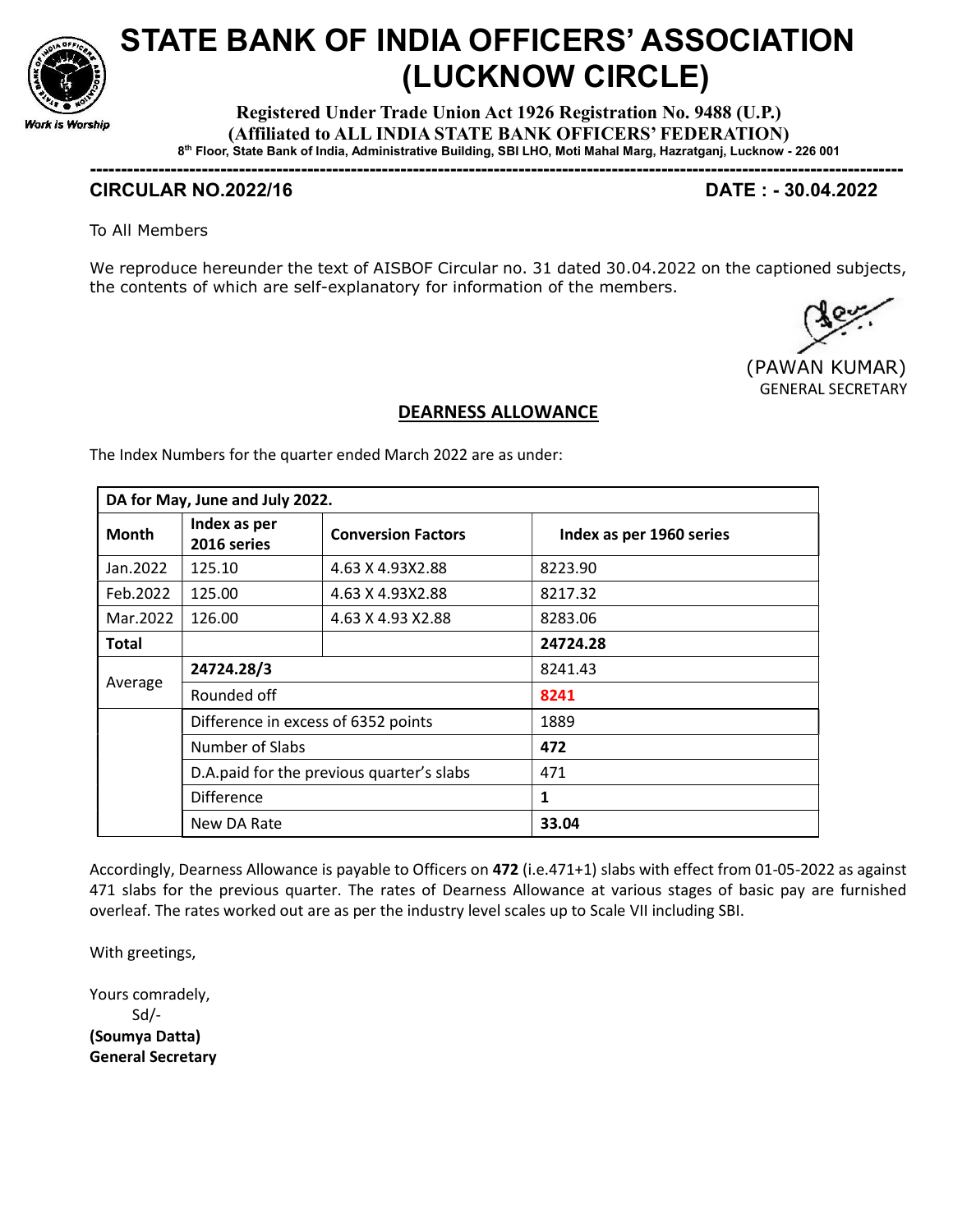| D.A. PAYABLE FROM 1st May 2022 TO 31st July 2022                 |              |              |              |                     |                   |                   |  |  |
|------------------------------------------------------------------|--------------|--------------|--------------|---------------------|-------------------|-------------------|--|--|
| RATE OF DA. 0.07% PER SLAB (472*0.07=33.04%) [includes DA on LA] |              |              |              |                     |                   |                   |  |  |
| <b>STAGES</b>                                                    | <b>SCALE</b> | <b>BASIC</b> | <b>SPL</b>   | <b>EXISITING-DA</b> | <b>REVISED-DA</b> | <b>DIFFERENCE</b> |  |  |
|                                                                  |              |              |              | 471 SLABS           | 472 SLABS         |                   |  |  |
|                                                                  |              | <b>PAY</b>   | <b>ALLOW</b> | 32.97%              | 33.04%            |                   |  |  |
| $\mathbf{1}$                                                     | $I - III$    | 36000        | 5904.00      | 14013.57            | 14043.32          | 29.75             |  |  |
| $\overline{2}$                                                   |              | 37490        | 6148.36      | 14585.39            | 14616.35          | 30.97             |  |  |
| $\overline{3}$                                                   |              | 38980        | 6392.72      | 15157.21            | 15189.39          | 32.18             |  |  |
| $\overline{4}$                                                   |              | 40470        | 6637.08      | 15729.02            | 15762.42          | 33.39             |  |  |
| 5                                                                |              | 41960        | 6881.44      | 16300.84            | 16335.45          | 34.61             |  |  |
| 6                                                                |              | 43450        | 7125.80      | 16872.66            | 16908.48          | 35.82             |  |  |
| $\overline{7}$                                                   |              | 44940        | 7370.16      | 17444.48            | 17481.52          | 37.04             |  |  |
| $\overline{8}$                                                   |              | 46430        | 7614.52      | 18016.30            | 18054.55          | 38.25             |  |  |
| $\overline{9}$                                                   |              | 48170        | 7899.88      | 18684.06            | 18723.73          | 39.67             |  |  |
| 10                                                               |              | 49910        | 8185.24      | 19351.82            | 19392.91          | 41.09             |  |  |
| $\overline{11}$                                                  |              | 51900        | 8511.60      | 20115.52            | 20158.23          | 42.71             |  |  |
| $\overline{12}$                                                  |              | 53890        | 8837.96      | 20879.23            | 20923.56          | 44.33             |  |  |
| 13                                                               |              | 55880        | 9164.32      | 21642.93            | 21688.88          | 45.95             |  |  |
| $\overline{14}$                                                  |              | 57870        | 9490.68      | 22406.64            | 22454.21          | 47.57             |  |  |
| 15                                                               |              | 59860        | 9817.04      | 23170.34            | 23219.53          | 49.19             |  |  |
| 16                                                               |              | 61850        | 10143.40     | 23934.04            | 23984.86          | 50.82             |  |  |
| 17                                                               |              | 63840        | 10469.76     | 24697.75            | 24750.18          | 52.44             |  |  |
| 18                                                               |              | 65830        | 10796.12     | 25461.45            | 25515.51          | 54.06             |  |  |
| 19                                                               |              | 67820        | 11122.48     | 26225.16            | 26280.84          | 55.68             |  |  |
| 20                                                               |              | 69810        | 11448.84     | 26988.86            | 27046.16          | 57.30             |  |  |
| 21                                                               |              | 71800        | 11775.20     | 27752.56            | 27811.49          | 58.92             |  |  |
| $\overline{22}$                                                  |              | 73790        | 12101.56     | 28516.27            | 28576.81          | 60.54             |  |  |
| 23                                                               |              | 76010        | 12465.64     | 29368.24            | 29430.59          | 62.35             |  |  |
| 24                                                               |              | 78230        | 12829.72     | 30220.21            | 30284.37          | 64.16             |  |  |
| 25                                                               | STG-1        | 80450        | 13193.80     | 31072.18            | 31138.15          | 65.97             |  |  |
| 26                                                               | STG-2        | 82670        | 13557.88     | 31924.15            | 31991.93          | 67.78             |  |  |
| 27                                                               | $STG-3$      | 84890        | 13921.96     | 32776.12            | 32845.71          | 69.59             |  |  |
| 28                                                               | STG-4        | 87110        | 14286.04     | 33628.09            | 33699.49          | 71.40             |  |  |